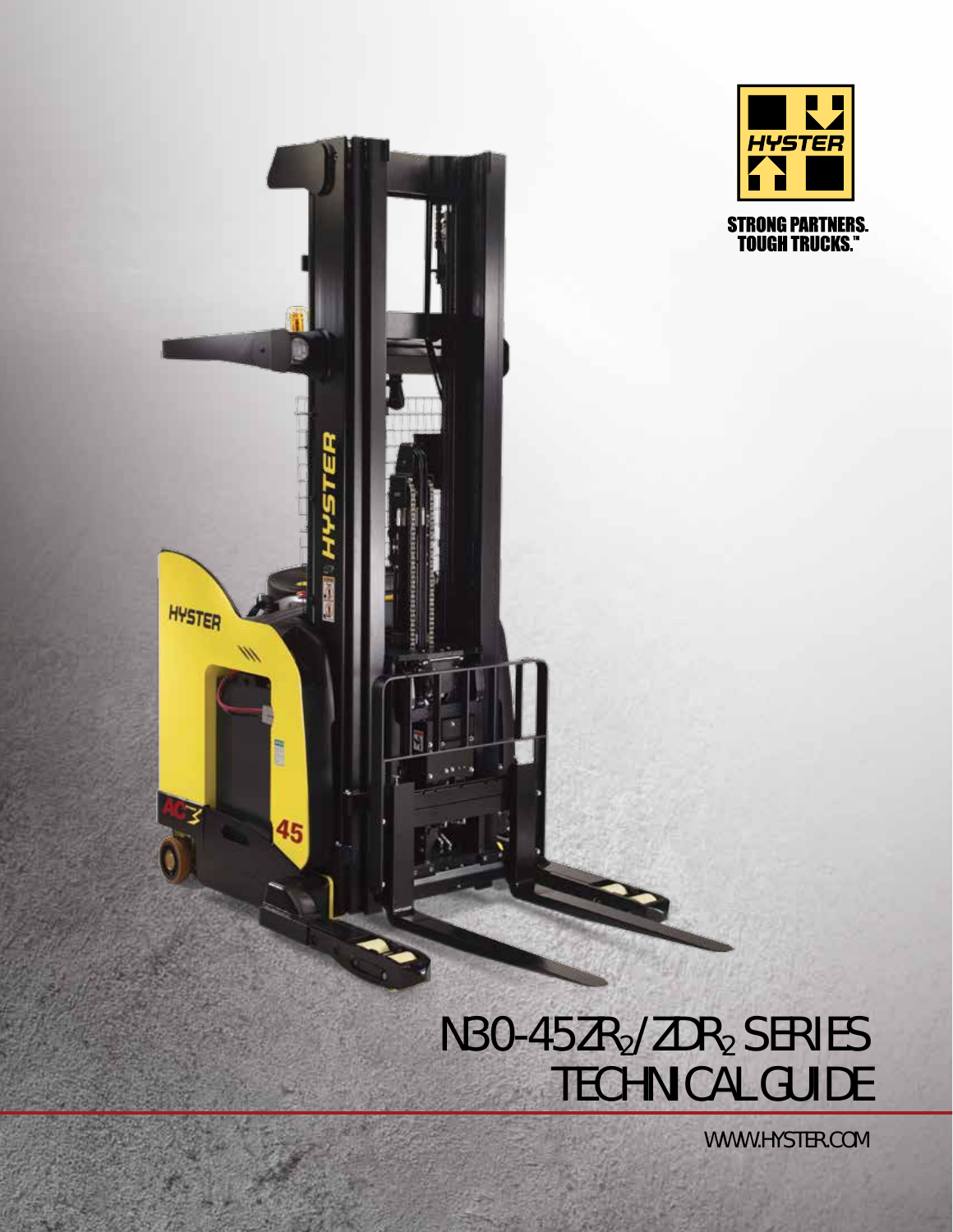



*Circled dimensions correspond to the line numbers on the tabulated chart inside the Technical Guide. Dimensions are in inches (millimeters).*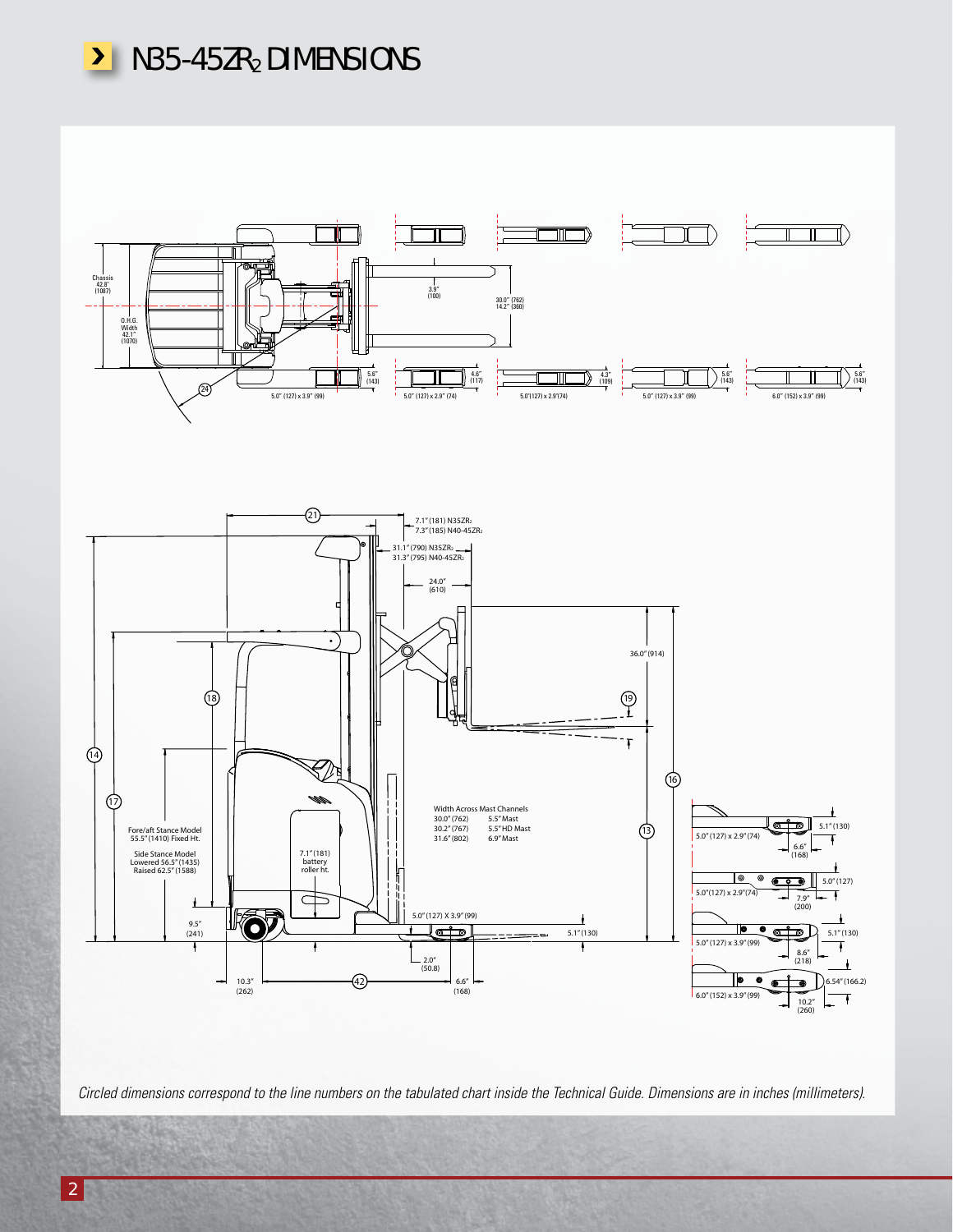≤

|                         |                 | Manufacturer Name                                             |                                                                    |                    | <b>Hyster Company</b>      |                                 | <b>Hyster Company</b>             | <b>Hyster Company</b>      |                        |  |  |  |  |
|-------------------------|-----------------|---------------------------------------------------------------|--------------------------------------------------------------------|--------------------|----------------------------|---------------------------------|-----------------------------------|----------------------------|------------------------|--|--|--|--|
|                         | $\overline{2}$  | Model                                                         |                                                                    |                    | N35ZR <sub>2</sub>         |                                 | N40ZR <sub>2</sub>                | N45ZR <sub>2</sub>         |                        |  |  |  |  |
|                         | $\overline{3}$  | <b>Wheel Base Designation</b>                                 |                                                                    |                    |                            |                                 | <b>SWB</b>                        |                            |                        |  |  |  |  |
|                         | $\overline{4}$  |                                                               |                                                                    |                    |                            |                                 |                                   |                            |                        |  |  |  |  |
|                         |                 | <b>Rated Capacity</b>                                         | $lb.$ (kg)                                                         |                    | 3500 (1588)                |                                 | 4000 (1814)                       | 4500 (2041)                |                        |  |  |  |  |
|                         | $\overline{5}$  | Load Center, Distance                                         | in $(mm)$                                                          | 24 (610)           |                            |                                 |                                   |                            |                        |  |  |  |  |
| <b>GENERAL</b>          | $6\overline{6}$ | Power Type - Electric, Diesel, LPG                            |                                                                    | Electric - 36 volt |                            |                                 |                                   |                            |                        |  |  |  |  |
|                         | 7               | Operator Type                                                 |                                                                    |                    |                            |                                 | Stand                             |                            |                        |  |  |  |  |
|                         | 8               | Tire Type - Load/Caster/Drive                                 |                                                                    |                    |                            | Poly / Poly / Poly              |                                   | Poly / Poly / Vulk         |                        |  |  |  |  |
|                         |                 |                                                               |                                                                    |                    |                            |                                 |                                   |                            |                        |  |  |  |  |
|                         | 9               | Wheels, Number Load/Drive (x=driven)                          |                                                                    |                    |                            |                                 | 4/2(1x)                           |                            |                        |  |  |  |  |
|                         | 10              | Truck Weight, without Battery (approximate)                   | lb.                                                                |                    | 4950                       |                                 | 5000                              | 5400                       |                        |  |  |  |  |
| $\overline{\mathbf{s}}$ | 11              |                                                               |                                                                    | Front              | Rear                       | Front                           | Rear                              | Front                      | Rear                   |  |  |  |  |
|                         | 12              | Axle Loading - Front/Rear with Assemble Retracted **          | lb.                                                                | 6750               | 3800                       | 7400                            | 3700                              | 8400                       | 3800                   |  |  |  |  |
|                         | 13              | Height, Standard Lift (TOF)                                   | in $(mm)$                                                          |                    |                            |                                 |                                   |                            |                        |  |  |  |  |
|                         | 14              | Height, Standard Mast Lowered (OALH)                          | in $(mm)$                                                          |                    |                            |                                 |                                   |                            |                        |  |  |  |  |
|                         |                 |                                                               |                                                                    | See Mast Table     |                            |                                 |                                   |                            |                        |  |  |  |  |
|                         | 15              | Height, Freelift (TOF)                                        | in $(mm)$                                                          |                    |                            |                                 |                                   |                            |                        |  |  |  |  |
|                         | 16              | Height, Standard Mast Extended w/LBR                          | in $(mm)$                                                          |                    |                            |                                 |                                   |                            |                        |  |  |  |  |
|                         | 17              | Height, Top of OHG                                            | in $(mm)$                                                          |                    |                            |                                 |                                   |                            |                        |  |  |  |  |
|                         | 18              | Height, Operator Clearance                                    | in $(mm)$                                                          |                    |                            |                                 |                                   |                            |                        |  |  |  |  |
|                         | 19              | Mast Tilt Angle, Forward/Back                                 | degrees <sup>o</sup>                                               |                    |                            |                                 | 3/4                               |                            |                        |  |  |  |  |
|                         | 20              | Forks, Standard (Length x Width x Thickness)                  | in.                                                                |                    | $1.6 \times 3.9 \times 42$ |                                 | $1.8 \times 3.9 \times 42$        | $1.8 \times 3.9 \times 42$ |                        |  |  |  |  |
| <b>DIMENSIONS</b>       | 21              | Headlength to Face of Forks - All Battery Compartments ***    | in $(mm)$                                                          |                    |                            |                                 | See Mast Table                    |                            |                        |  |  |  |  |
|                         |                 |                                                               |                                                                    |                    |                            |                                 |                                   |                            |                        |  |  |  |  |
|                         | $\overline{22}$ | Basearm OEC                                                   | in.                                                                |                    |                            | 34" - 49" (1" increments)       |                                   |                            |                        |  |  |  |  |
|                         | 23              | Battery Compartment Size, 14.5" Battery Compartment - (LxWxH) | in.                                                                |                    |                            | 39.0 x 14.5 x 31.5              |                                   | N/A                        |                        |  |  |  |  |
|                         |                 | Battery Compartment Size, 16.5" Battery Compartment - (LxWxH) | in.                                                                |                    |                            |                                 | 39.0 x 16.5 x 31.5                |                            |                        |  |  |  |  |
|                         |                 | Battery Compartment Size, 18.5" Battery Compartment - (LxWxH) | in.                                                                |                    |                            | N/A                             |                                   | 39.0 x 18.5 x 31.5         |                        |  |  |  |  |
|                         |                 | Battery Compartment Size, 21.5" Battery Compartment - (LxWxH) | in.                                                                |                    |                            | N/A                             |                                   | 39.0 x 21.5 x 31.5         |                        |  |  |  |  |
|                         | 24              | Turning Radius - minimum outside, 14.5" Battery Compartment   | in.                                                                |                    |                            | 65.74                           |                                   | N/A                        |                        |  |  |  |  |
|                         |                 | Turning Radius - minimum outside, 16.5" Battery Compartment   | in.                                                                |                    | 67.74                      | 67.90                           |                                   |                            |                        |  |  |  |  |
|                         |                 |                                                               | Turning Radius - minimum outside, 18.5" Battery Compartment<br>in. |                    |                            |                                 |                                   |                            | 69.90                  |  |  |  |  |
|                         |                 | Turning Radius - minimum outside, 21.5" Battery Compartment   |                                                                    |                    |                            | N/A                             |                                   |                            |                        |  |  |  |  |
|                         |                 |                                                               | in.                                                                |                    |                            | N/A                             |                                   | 72.90                      |                        |  |  |  |  |
|                         | 25              | Aisle Width - Zero Clearance - Right Angle Stack              | see chart                                                          |                    |                            |                                 | See "RAS" Table                   |                            |                        |  |  |  |  |
|                         | 26              | Stability - Comply with ANSI                                  |                                                                    |                    |                            |                                 | Yes                               |                            |                        |  |  |  |  |
|                         | 27              | <b>Travel Speed</b>                                           |                                                                    | Standard           | Optional                   | Standard                        | Optional                          | Standard                   | Optional               |  |  |  |  |
|                         | 28              | Rearward (chassis first) - Empty/RL                           | mph                                                                | 7.4/6.5            | N/A                        | 7.4/6.5                         | N/A                               | $7.4/6.5$ <sup>+</sup>     | 8.0/6.5                |  |  |  |  |
|                         | 29              | Forward (forks first) - Empty/RL                              | mph                                                                | 7.4/6.5            | N/A                        | 7.4/6.0                         | N/A                               | $7.4/5.8$ <sup>+</sup>     | $8.0/5.8$ <sup>+</sup> |  |  |  |  |
|                         | 30              | <b>Lift Speed</b>                                             |                                                                    | Standard           | Optional                   | Standard                        | Optional                          | Standard                   | Optional               |  |  |  |  |
| PERFORMANCE             | 31              | Empty                                                         | ft./min                                                            | 100                | N/A                        | 100                             | 114                               | 114                        | 130                    |  |  |  |  |
|                         | 32              | 2,000 lb                                                      | ft./min                                                            | 75                 | N/A                        | 75                              | 86                                | 86                         | 98                     |  |  |  |  |
|                         | 33              | 3,000 lb.                                                     | ft./min                                                            | 69                 | N/A                        | 69                              | 78                                | 78                         | 90                     |  |  |  |  |
|                         | 34              | 3,500 lb.                                                     | ft./min                                                            | 64                 | N/A                        | 64                              | 72                                | 72                         | 84                     |  |  |  |  |
|                         |                 |                                                               |                                                                    |                    |                            |                                 |                                   |                            |                        |  |  |  |  |
|                         | 35              | 4,000 lb.                                                     | ft./min                                                            | N/A                | N/A                        | 60                              | 68                                | 68                         | 78                     |  |  |  |  |
|                         | 36              | 4,500 lb                                                      | ft./min                                                            | N/A                | N/A                        | N/A                             | N/A                               | 65                         | 74                     |  |  |  |  |
|                         | 37              | Lowering Speeds, Empty                                        | ft./min                                                            |                    | 95                         |                                 | 95                                | 105                        |                        |  |  |  |  |
|                         | 38              | <b>Lowering Speeds, RL</b>                                    | ft./min                                                            |                    | 95                         |                                 | 95                                | 105                        |                        |  |  |  |  |
|                         | 39              | Size - Front Load Wheels, Standard                            |                                                                    |                    | $5 \times 3.9$             |                                 | $5 \times 3.9$                    | 5 x 3.9                    |                        |  |  |  |  |
|                         | 40              |                                                               |                                                                    | <b>Drive</b>       | Caster                     | <b>Drive</b>                    | Caster                            | <b>Drive</b>               | Caster                 |  |  |  |  |
|                         | 41              | Size, Standard - Drive Tire/Dual Casters                      |                                                                    | $12.0 \times 5.5$  | 7.9 x 2.2                  | 12.0 x 5.5                      | 7.9 x 2.2                         | $13.5 \times 5.5$          | 7.9 x 2.2              |  |  |  |  |
|                         | 42              | Wheelbase - 14.5" Battery Compartment                         | in.                                                                |                    |                            | 55.35                           |                                   | N/A                        |                        |  |  |  |  |
|                         |                 | Wheelbase - 16.5" Battery Compartment                         | in.                                                                |                    |                            |                                 | 57.36                             |                            |                        |  |  |  |  |
|                         |                 | Wheelbase - 18.5" Battery Compartment                         |                                                                    |                    |                            |                                 |                                   |                            |                        |  |  |  |  |
|                         |                 |                                                               | in.                                                                |                    |                            | N/A                             |                                   | 59.37                      |                        |  |  |  |  |
|                         |                 | Wheelbase - 21.5" Battery Compartment                         | in.                                                                |                    |                            | N/A                             |                                   | 62.36                      |                        |  |  |  |  |
| WHEELS & TIRES          | 43              | Brakes, Method of Control - Service/Parking                   |                                                                    |                    |                            |                                 | Foot                              |                            |                        |  |  |  |  |
|                         | 44              |                                                               |                                                                    |                    |                            | Spring Apply / Electric Release |                                   |                            |                        |  |  |  |  |
|                         |                 | Brakes, Method of Operation - Service/Parking                 |                                                                    | <b>Lead Acid</b>   |                            |                                 |                                   |                            |                        |  |  |  |  |
|                         | 45              | <b>Battery Type</b>                                           |                                                                    |                    |                            |                                 |                                   |                            |                        |  |  |  |  |
|                         | 46              | Traction Motor Rating (60 minute rating)                      | hp (kw)                                                            |                    |                            | 7.5(5.6)                        |                                   | 7.5(5.6)                   | 8.7(6.5)               |  |  |  |  |
|                         | 47              | Hoist Motor Rating (5 minute rating)                          |                                                                    |                    |                            | 14.8(11.0)                      | 18.0 (13.4)                       | 18.0 (13.4)                |                        |  |  |  |  |
|                         |                 |                                                               | hp (kw)                                                            |                    | 14.8 (11.0)                |                                 | Transistor                        |                            | 20.7 (15.4)            |  |  |  |  |
| <b>ELECTRIC</b>         | 48              | Traction Motor Control Method                                 |                                                                    |                    |                            |                                 |                                   |                            |                        |  |  |  |  |
|                         | 49<br>50        | <b>Hoist Motor Control Method</b><br>Number of Speeds         |                                                                    |                    |                            |                                 | Transistor<br>Infinitely Variable |                            |                        |  |  |  |  |

*\*\* Static with Rated Load and Max. Wt. Battery*

*\*\*\* Add 1" for Sideshift*

*† Travel Speed will be reduced to 6.8 / 5.8 (Empty / Rated Load) with MFHs above 341" in the Rearward and Forward direction. 8.0 mph travel speed is limited to Load up to 2500 lbs. SWB = Short Wheel Base; LWB = Long Wheel Base*

*CERTIFICATION: Hyster lift trucks meet the design and construction requirements of B56.1-1969, per OSHA Section 1910.178(a)(2), and also comply with the B56.1 revision in effect at time of manufacture. Certification of compliance with the applicable ANSI standards appears on the lift truck.*

*† NOTE: Performance specifications / ratings are for truck equipped as described under Standard Equipment in this Technical Guide. Performance specifications are affected by the condition of the vehicle and how it is equipped, as well as by the nature and condition of the operating area. Specifications are subject to change and the proposed application should be discussed with your authorized Hyster Company Dealer.*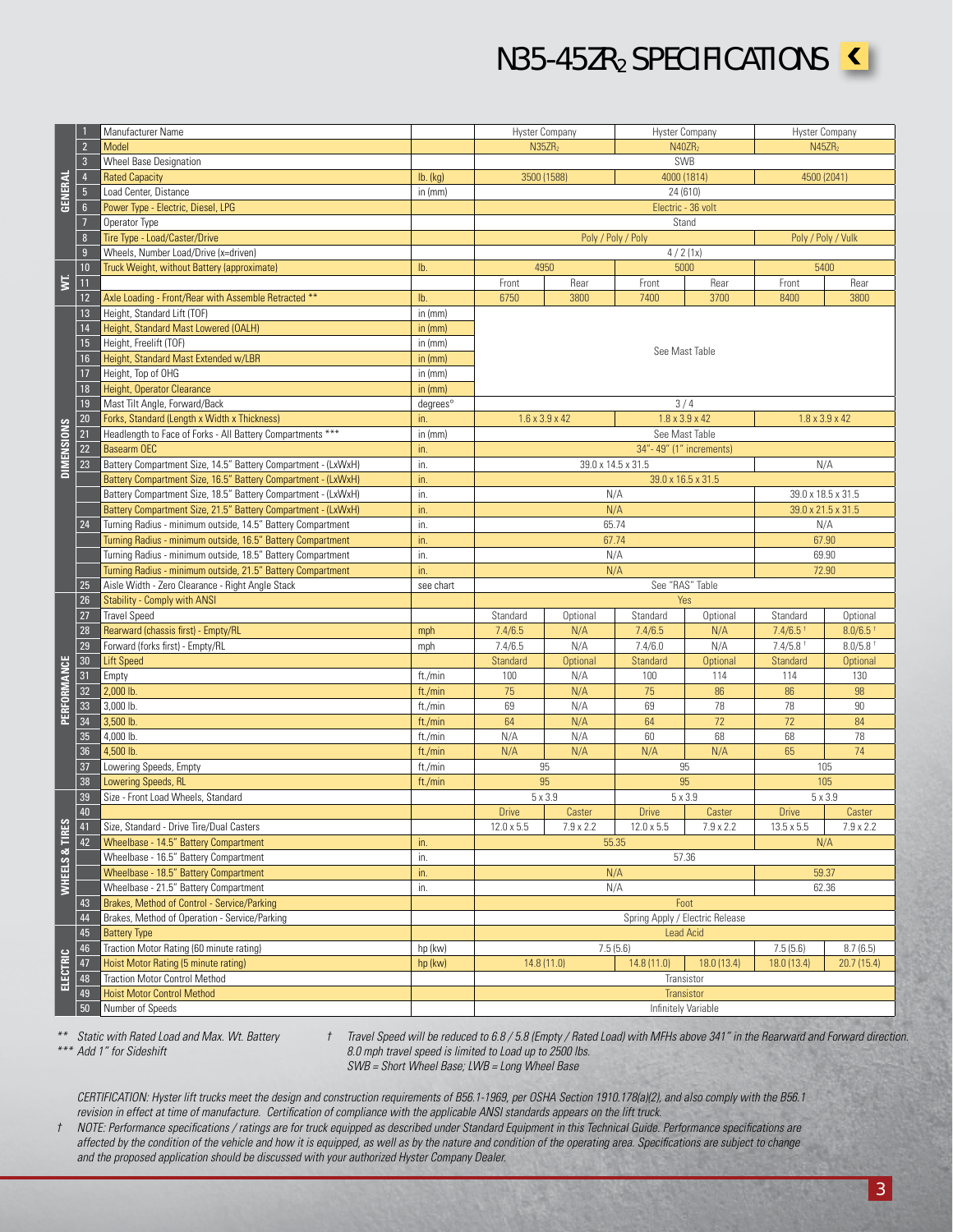



*Circled dimensions correspond to the line numbers on the tabulated chart inside the Technical Guide. Dimensions are in inches (millimeters).*

**TERGICA**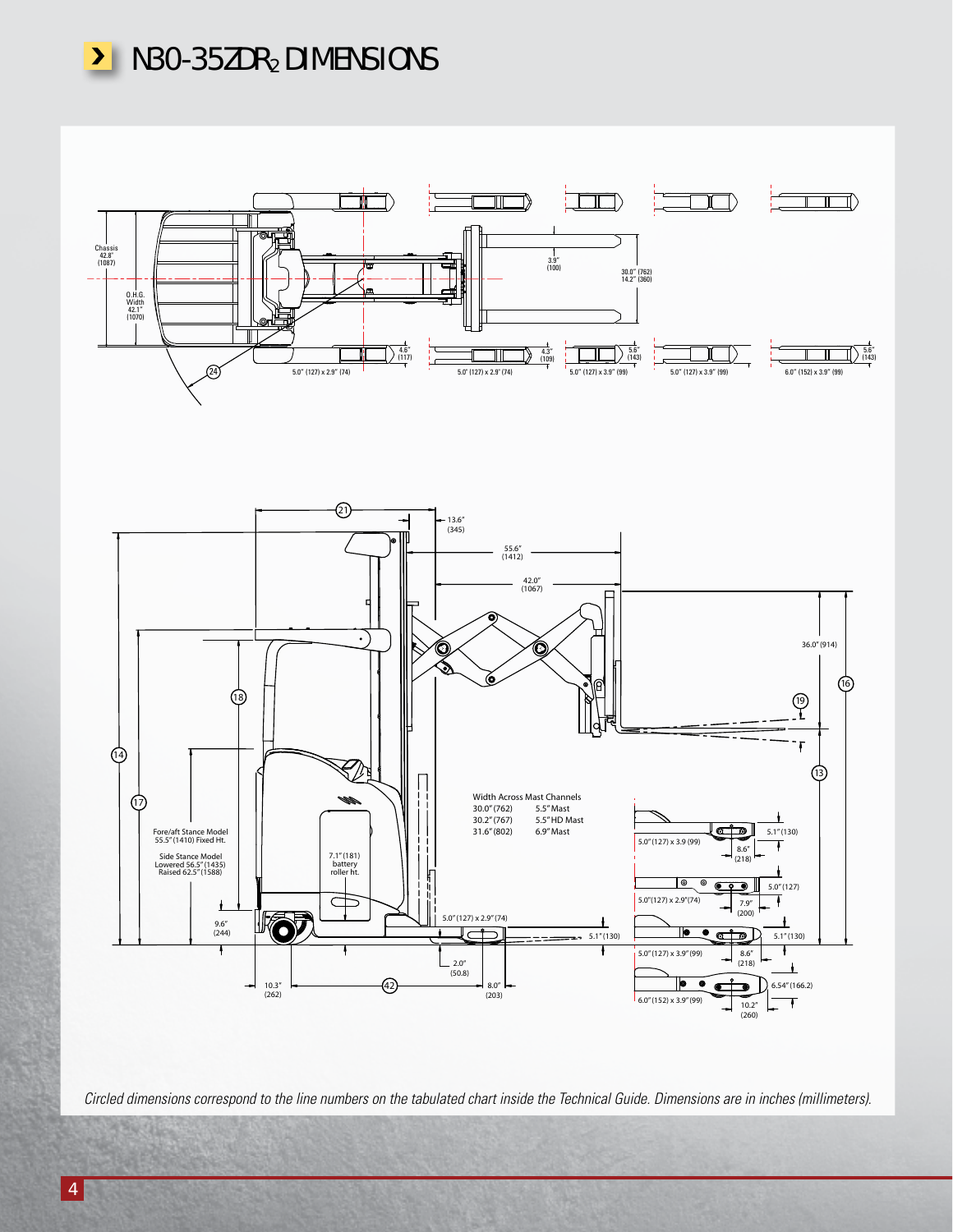N30-35ZDR2 SPECIFICATIONS

| <b>Contract Contract Contract Contract Contract Contract Contract Contract Contract Contract Contract Contract C</b> |  |
|----------------------------------------------------------------------------------------------------------------------|--|
|                                                                                                                      |  |

|                         |                 |                                                               |            |                 | <b>Hyster Company</b>       | <b>Hyster Company</b>      |                        |  |
|-------------------------|-----------------|---------------------------------------------------------------|------------|-----------------|-----------------------------|----------------------------|------------------------|--|
|                         |                 | Manufacturer Name                                             |            |                 |                             |                            |                        |  |
|                         | $\overline{2}$  | Model                                                         |            |                 | N30ZDR <sub>2</sub>         | N35ZDR <sub>2</sub>        |                        |  |
|                         | $\overline{3}$  | Wheel Base Designation*                                       |            | LWB             | <b>SWB</b>                  | LWB                        | <b>SWB</b>             |  |
|                         | $\overline{4}$  | <b>Rated Capacity</b>                                         | $lb.$ (kg) |                 | 3000 (1361)                 | 3500 (1588)                |                        |  |
| GENERAL                 | $\sqrt{5}$      | Load Center, Distance                                         | in $(mm)$  |                 | 24 (610)                    |                            |                        |  |
|                         | 6 <sup>1</sup>  | Power Type - Electric, Diesel, LPG                            |            |                 | Electric - 36 volt<br>Stand |                            |                        |  |
|                         | $\overline{7}$  | Operator Type                                                 |            |                 |                             |                            |                        |  |
|                         | 8               | Tire Type - Load/Caster/Drive                                 |            |                 | Poly / Poly / Vulk          | Poly / Poly / Vulk         |                        |  |
|                         | $\overline{9}$  | Wheels, Number Load/Drive (x=driven)                          |            |                 |                             | 4/2(1x)                    |                        |  |
|                         | 10 <sup>1</sup> | Truck Weight, without Battery (approximate)                   | lb.        | 5250            | N/A                         | 5250                       | N/A                    |  |
| $\overline{\mathsf{s}}$ | 11              |                                                               |            | Front           | Rear                        | Front                      | Rear                   |  |
|                         | 12              | Axle Loading - Front/Rear with Assemble Retracted **          | lb.        | 6300            | 4050                        | 6700                       | 4250                   |  |
|                         | 13              | Height, Standard Lift (TOF)                                   | in $(mm)$  |                 |                             |                            |                        |  |
|                         | 14              | Height, Standard Mast Lowered (OALH)                          | in $(mm)$  |                 |                             |                            |                        |  |
|                         | 15              | Height, Freelift (TOF)                                        | in $(mm)$  |                 |                             |                            |                        |  |
|                         | 16              | Height, Standard Mast Extended w/LBR                          | in $(mm)$  |                 |                             | See Mast Table             |                        |  |
|                         | 17              | Height, Top of OHG                                            | in $(mm)$  |                 |                             |                            |                        |  |
|                         | 18              | Height, Operator Clearance                                    | in $(mm)$  |                 |                             |                            |                        |  |
|                         | 19              | Mast Tilt Angle, Forward/Back                                 | degrees    |                 |                             | 3/4                        |                        |  |
|                         | 20              | Forks, Standard (Length x Width x Thickness)                  | in.        |                 | $1.6 \times 3.9 \times 42$  | $1.6 \times 3.9 \times 42$ |                        |  |
|                         | 21              | Headlength to Face of Forks - All Battery Compartments ***    | in $(mm)$  |                 |                             | See Mast Table             |                        |  |
| <b>DIMENSIONS</b>       | 22              | Basearm OEC                                                   | in.        |                 | 34" - 49" (1" increments)   |                            |                        |  |
|                         | 23              | Battery Compartment Size, 14.5" Battery Compartment - (LxWxH) | in.        |                 | 39.0 x 14.5 x 31.5          | N/A                        |                        |  |
|                         |                 | Battery Compartment Size, 16.5" Battery Compartment - (LxWxH) | in.        |                 | 39.0 x 16.5 x 31.5          |                            |                        |  |
|                         |                 | Battery Compartment Size, 18.5" Battery Compartment - (LxWxH) | in.        |                 | N/A                         |                            | 39.0 x 18.5 x 31.5     |  |
|                         |                 | Battery Compartment Size, 21.5" Battery Compartment - (LxWxH) | in.        | N/A             |                             | 39.0 x 21.5 x 31.5         |                        |  |
|                         | 24              | Turning Radius - minimum outside, 14.5" Battery Compartment   | in.        | 70.74           |                             | N/A                        |                        |  |
|                         |                 | Turning Radius - minimum outside, 16.5" Battery Compartment   | in.        | 72.74           | N/A                         | 72.90                      | 67.90                  |  |
|                         |                 | Turning Radius - minimum outside, 18.5" Battery Compartment   | in.        | N/A             |                             | 74.90                      | 69.90                  |  |
|                         |                 | Turning Radius - minimum outside, 21.5" Battery Compartment   | in.        |                 | N/A                         | 77.90                      | 72.90                  |  |
|                         | 25              | Aisle Width - Zero Clearance - Right Angle Stack              | see chart  |                 | See "RAS" Table             |                            |                        |  |
|                         | 26              | <b>Stability - Comply with ANSI</b>                           |            |                 | Yes                         |                            |                        |  |
|                         | 27              | <b>Travel Speed</b>                                           |            | Standard        | Optional                    | Standard                   | Optional               |  |
|                         | 28              | Rearward (chassis first) - Empty/RL                           | mph        | $7.4/6.8$ †     | N/A                         | $7.4/6.8$ <sup>+</sup>     | $8.0/6.8$ <sup>+</sup> |  |
|                         | 29              | Forward (forks first) - Empty/RL                              | mph        | $7.4/6.8$ †     | N/A                         | $7.4/6.5$ <sup>+</sup>     | $8.0/6.5$ <sup>+</sup> |  |
|                         | 30              | <b>Lift Speed</b>                                             |            | <b>Standard</b> | Optional                    | Standard                   | Optional               |  |
| <b>PERFORMANCE</b>      | 31              | Empty                                                         | ft./min    | 100             | 114                         | 114                        | 130                    |  |
|                         | $32\,$          | 2,000 lb.                                                     | ft./min    | 71              | 82                          | 82                         | 93                     |  |
|                         | 33              | 3,000 lb.                                                     | ft./min    | 65              |                             | 73                         | 85                     |  |
|                         | 34              | 3,500 lb.                                                     | ft./min    |                 | N/A                         | 70                         | N/A                    |  |
|                         | 35              | 4,000 lb.                                                     | ft./min    |                 | N/A                         |                            |                        |  |
|                         | 36              | 4,500 lb.                                                     | ft./min    |                 |                             | N/A                        |                        |  |
|                         | 37              | Lowering Speeds, Empty                                        | ft./min    |                 | 95                          |                            | 105                    |  |
|                         | 38              | <b>Lowering Speeds, RL</b>                                    | ft./min    |                 | 95                          |                            | 105                    |  |
|                         | 39              | Size - Front Load Wheels, Standard                            |            |                 | 5 x 2.9                     |                            |                        |  |
|                         | 40              |                                                               |            | <b>Drive</b>    | Caster                      | <b>Drive</b>               | Caster                 |  |
| WHEELS & TIRES          | 41              | Size, Standard - Drive Tire/Dual Casters                      |            | 12.0 x 5.5      | 7.9 x 2.2                   | $13.5 \times 5.5$          | $7.9 \times 2.2$       |  |
|                         | 42              | Wheelbase - 14.5" Battery Compartment                         | in.        | 60.35           |                             | N/A                        |                        |  |
|                         |                 | Wheelbase - 16.5" Battery Compartment                         | in.        | 62.36           | N/A                         | 62.36                      | 57.36                  |  |
|                         |                 | Wheelbase - 18.5" Battery Compartment                         | in.        |                 | N/A                         | 64.37                      | 59.37                  |  |
|                         |                 | Wheelbase - 21.5" Battery Compartment                         | in.        |                 | N/A                         | 67.36                      | 62.36                  |  |
|                         | 43              | Brakes, Method of Control - Service/Parking                   |            |                 | Foot                        |                            |                        |  |
|                         | 44              | Brakes, Method of Operation - Service/Parking                 |            |                 | Apply / Electric Release    |                            |                        |  |
|                         | 45              | <b>Battery Type</b>                                           |            |                 | <b>Lead Acid</b>            |                            |                        |  |
|                         | $46\,$          | Traction Motor Rating (60 minute rating)                      | hp (kw)    |                 | 7.5(5.6)                    |                            | 8.7(6.5)               |  |
|                         | 47              | Hoist Motor Rating (5 minute rating)                          | hp (kw)    | 14.8 (11.0)     | 18.0 (13.4)                 | 18.0 (13.4)<br>20.7 (15.4) |                        |  |
| <b>ELECTRIC</b>         | 48              | <b>Traction Motor Control Method</b>                          |            |                 | Transistor                  |                            |                        |  |
|                         | 49              | <b>Hoist Motor Control Method</b>                             |            |                 | <b>Transistor</b>           |                            |                        |  |
|                         | 50              | Number of Speeds                                              |            |                 | Infinitely Variable         |                            |                        |  |

*\* Short or Long Wheelbase is determined by Mast Height \*\* Static with Rated Load and Max. Wt. Battery*

*† Travel Speed will be reduced to 6.8 / 5.8 (Empty / Rated Load) with MFHs above 341" in the Rearward and Forward direction.*

*8.0 mph travel speed is limited to Load up to 2500 lbs.*

*SWB = Short Wheel Base; LWB = Long Wheel Base*

*CERTIFICATION: Hyster lift trucks meet the design and construction requirements of B56.1-1969, per OSHA Section 1910.178(a)(2), and also comply with the B56.1 revision in effect at time of manufacture. Certification of compliance with the applicable ANSI standards appears on the lift truck.*

*† NOTE: Performance specifications / ratings are for truck equipped as described under Standard Equipment in this Technical Guide. Performance specifications are affected by the condition of the vehicle and how it is equipped, as well as by the nature and condition of the operating area. Specifications are subject to change and the proposed application should be discussed with your authorized Hyster Company Dealer.*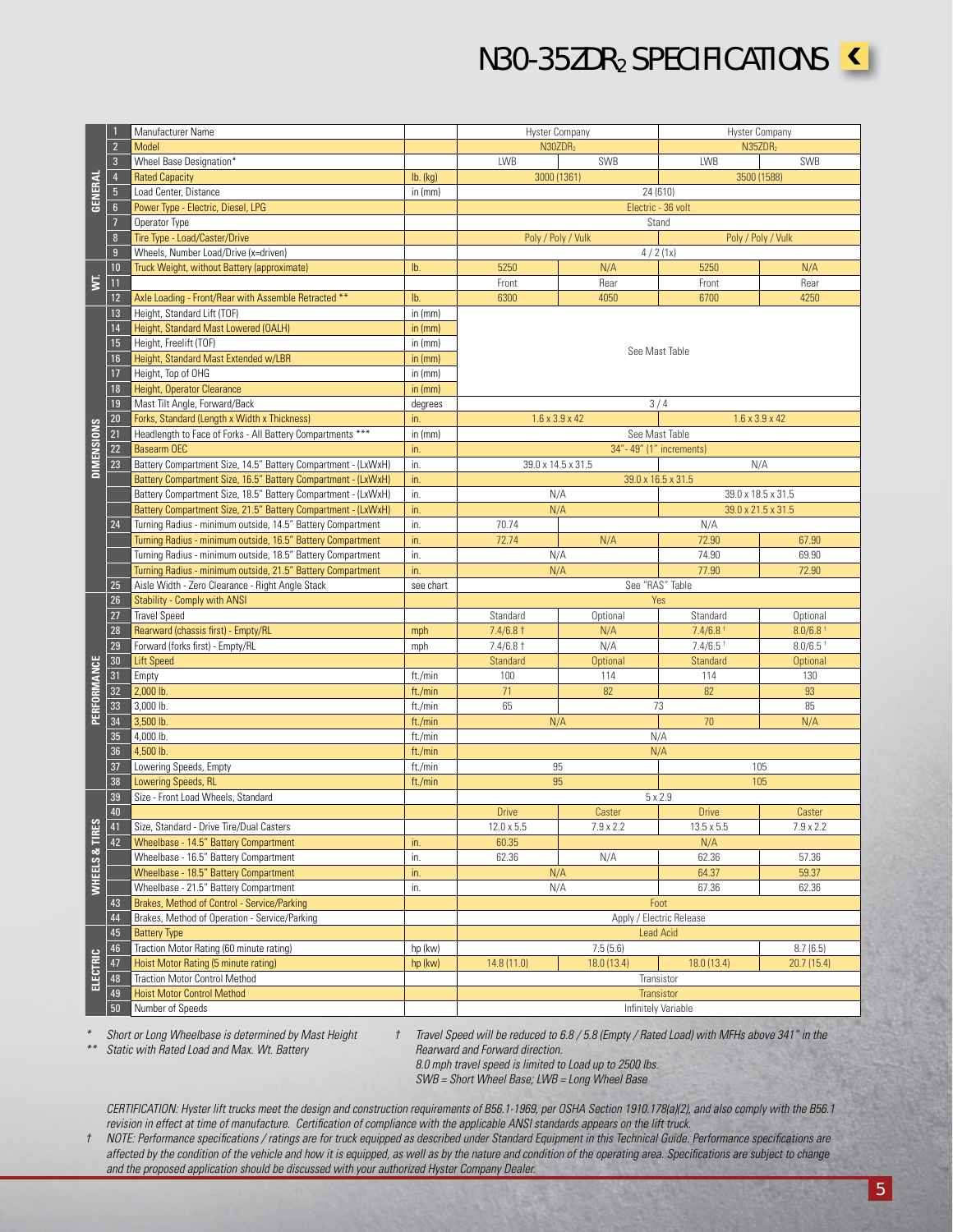

| N35-40ZR <sub>2</sub> /N30ZDR <sub>2</sub> MAST DIMENSIONS (5.5" STANDARD DUTY) |                           |                                                          |                  |                                 |                  |                               |                                              |                        |                               |  |  |  |  |
|---------------------------------------------------------------------------------|---------------------------|----------------------------------------------------------|------------------|---------------------------------|------------------|-------------------------------|----------------------------------------------|------------------------|-------------------------------|--|--|--|--|
| <b>Max. Fork</b><br><b>Height</b>                                               | <b>Overall</b><br>Lowered | <b>Overall Height (Mast</b><br><b>Extended</b> ) Highest | <b>Free-Lift</b> | Overhead<br><b>Guard Height</b> |                  |                               | <b>Head Length (Length to Face of Forks)</b> |                        |                               |  |  |  |  |
| (TOF)                                                                           | Ht.                       | Point w/36" LBR                                          | (TOF)            | to Top                          | <b>Clearance</b> |                               | 14.5" B.C.                                   | 16.5" B.C.             |                               |  |  |  |  |
| in $(mm)$                                                                       | in (mm)                   | in $(mm)$                                                | in (mm)          | in (mm)                         | in (mm)          | <b>Single</b><br><b>Reach</b> | <b>Double</b><br><b>Reach</b>                | <b>Single</b><br>Reach | <b>Double</b><br><b>Reach</b> |  |  |  |  |
| 3-STAGE FULL FREE-LIFT (FFL) VISTA™ MAST                                        |                           |                                                          |                  |                                 |                  |                               |                                              |                        |                               |  |  |  |  |
| 191 (4851)                                                                      | 87 (2210)                 | 230 (5842)                                               | 48 (1219)        | 86.5 (2197)                     | 75.3 (1913)      | 52.12                         | 58.02                                        | 54.12                  | 60.02                         |  |  |  |  |
| 203 (5156)                                                                      | 91 (2311)                 | 242 (6147)                                               | 52 (1321)        | 90.5 (2299)                     | 79.3 (2014)      | 52.12                         | 58.02                                        | 54.12                  | 60.02                         |  |  |  |  |
| 212 (5385)                                                                      | 95 (2413)                 | 251 (6375)                                               | 56 (1422)        | 94.5 (2400)                     | 83.3 (2116)      | 52.12                         | 58.02                                        | 54.12                  | 60.02                         |  |  |  |  |
| 227 (5766)                                                                      | 101 (2565)                | 266 (6756)                                               | 62 (1575)        | 91 (2311)                       | 79.8 (2027)      | 52.12                         | 58.02                                        | 54.12                  | 60.02                         |  |  |  |  |
| 242 (6147)                                                                      | 107 (2718)                | 281 (7137)                                               | 68 (1727)        | 91 (2311)                       | 79.8 (2027)      | 52.12                         | 58.02                                        | 54.12                  | 60.02                         |  |  |  |  |
| 251 (6375)                                                                      | 110 (2794)                | 290 (7366)                                               | 71 (1803)        | 91 (2311)                       | 79.8 (2027)      | 52.12                         | 58.02                                        | 54.12                  | 60.02                         |  |  |  |  |
| 272 (6909)                                                                      | 119 (3023)                | 311 (7899)                                               | 80 (2032)        | 91 (2311)                       | 79.8 (2027)      | 52.12                         | 58.02                                        | 54.12                  | 60.02                         |  |  |  |  |

|                                   | N45ZR <sub>2</sub> /N35ZDR <sub>2</sub> MAST DIMENSIONS (5.5" HEAVY DUTY) |                                                          |                  |                                 |                  |                        |                               |                                              |                        |                        |                               |  |  |
|-----------------------------------|---------------------------------------------------------------------------|----------------------------------------------------------|------------------|---------------------------------|------------------|------------------------|-------------------------------|----------------------------------------------|------------------------|------------------------|-------------------------------|--|--|
| <b>Max. Fork</b><br><b>Height</b> | <b>Overall</b><br>Lowered                                                 | <b>Overall Height (Mast</b><br><b>Extended</b> ) Highest | <b>Free-Lift</b> | Overhead<br><b>Guard Height</b> | <b>Operator</b>  |                        |                               | <b>Head Length (Length to Face of Forks)</b> |                        |                        |                               |  |  |
| (TOF)                             | Ht.                                                                       | Point w/36" LBR                                          | (TOF)            | to Top                          | <b>Clearance</b> |                        | 16.5" B.C.                    |                                              | 18.5" B.C.             | 21.5" B.C.             |                               |  |  |
| in (mm)<br>in (mm)                |                                                                           | in (mm)                                                  | in (mm)          | in (mm)                         | in (mm)          | <b>Single</b><br>Reach | <b>Double</b><br><b>Reach</b> | <b>Single</b><br>Reach                       | <b>Double</b><br>Reach | <b>Single</b><br>Reach | <b>Double</b><br><b>Reach</b> |  |  |
|                                   | 3-STAGE FULL FREE-LIFT (FFL) VISTA™ MAST                                  |                                                          |                  |                                 |                  |                        |                               |                                              |                        |                        |                               |  |  |
| 212 (5385)                        | 95 (2413)                                                                 | 251 (6375)                                               | 56 (1422)        | 94.5 (2400)                     | 83.3 (2116)      | 57.47                  | 63.38                         | 59.47                                        | 65.38                  | 62.47                  | 68.38                         |  |  |
| 224 (5690)                        | 101 (2565)                                                                | 263 (6680)                                               | 62 (1575)        | 91 (2311)                       | 79.8 (2027)      | 57.47                  | 63.38                         | 59.47                                        | 65.38                  | 62.47                  | 68.38                         |  |  |
| 239 (6071)                        | 107 (2718)                                                                | 278 (7061)                                               | 68 (1727)        | 91 (2311)                       | 79.8 (2027)      | 57.47                  | 63.38                         | 59.47                                        | 65.38                  | 62.47                  | 68.38                         |  |  |
| 245 (6223)                        | 110 (2794)                                                                | 284 (7214)                                               | 71 (1803)        | 91(2311)                        | 79.8 (2027)      | 57.47                  | 63.38                         | 59.47                                        | 65.38                  | 62.47                  | 68.38                         |  |  |
| 266 (6756)                        | 119 (3023)                                                                | 305 (7747)                                               | 80 (2032)        | 91 (2311)                       | 79.8 (2027)      | 57.47                  | 63.38                         | 59.47                                        | 65.38                  | 62.47                  | 68.38                         |  |  |
| 278 (7061)                        | 125 (3175)                                                                | 317 (8052)                                               | 86 (2184)        | 91 (2311)                       | 79.8 (2027)      | 57.47                  | 63.38                         | 59.47                                        | 65.38                  | 62.47                  | 68.38                         |  |  |
| 293 (7442)                        | 131 (3327)                                                                | 332 (8433)                                               | 92 (2337)        | 91 (2311)                       | 79.8 (2027)      | 57.47                  | 63.38                         | 59.47                                        | 65.38                  | 62.47                  | 68.38                         |  |  |

|                            | N45ZR <sub>2</sub> /N35ZDR <sub>2</sub> MAST DIMENSIONS (6.9") |                                                         |                  |                                        |                  |                                                  |            |                                              |                 |                        |                               |  |  |  |
|----------------------------|----------------------------------------------------------------|---------------------------------------------------------|------------------|----------------------------------------|------------------|--------------------------------------------------|------------|----------------------------------------------|-----------------|------------------------|-------------------------------|--|--|--|
| <b>Max. Fork</b><br>Height | <b>Overall</b><br>Lowered                                      | <b>Overall Height (Mast</b><br><b>Extended) Highest</b> | <b>Free-Lift</b> | <b>Overhead</b><br><b>Guard Height</b> | <b>Operator</b>  |                                                  |            | <b>Head Length (Length to Face of Forks)</b> |                 |                        |                               |  |  |  |
| (TOF)                      | Ht.                                                            | Point w/36" LBR                                         | (TOF)            | to Top                                 | <b>Clearance</b> |                                                  | 16.5" B.C. | 18.5" B.C.                                   |                 | 21.5" B.C.             |                               |  |  |  |
| in (mm)                    | in (mm)                                                        | in (mm)                                                 | in $(mm)$        | in (mm)                                | in (mm)          | <b>Single</b><br><b>Double</b><br>Reach<br>Reach |            | <b>Single</b><br>Reach                       | Double<br>Reach | <b>Single</b><br>Reach | <b>Double</b><br><b>Reach</b> |  |  |  |
|                            | 3-STAGE FULL FREE-LIFT (FFL) VISTA™ MAST                       |                                                         |                  |                                        |                  |                                                  |            |                                              |                 |                        |                               |  |  |  |
| 272 (6909)                 | 119 (3023)                                                     | 311 (7899)                                              | 80 (2032)        | 91 (2311)                              | 79.8 (2027)      | 57.59                                            | 63.50      | 59.60                                        | 65.50           | 62.59                  | 68.50                         |  |  |  |
| 287 (7290)                 | 125 (3175)                                                     | 326 (8280)                                              | 86 (2184)        | 91 (2311)                              | 79.8 (2027)      | 57.59                                            | 63.50      | 59.60                                        | 65.50           | 62.59                  | 68.50                         |  |  |  |
| 302 (7671)                 | 131 (3327)                                                     | 341 (8661)                                              | 92 (2337)        | 91 (2311)                              | 79.8 (2027)      | 57.59                                            | 63.50      | 59.60                                        | 65.50           | 62.59                  | 68.50                         |  |  |  |
| 320 (8128)                 | 138 (3505)                                                     | 359 (9119)                                              | 99 (2515)        | 91 (2311)                              | 79.8 (2027)      | 57.59                                            | 63.50      | 59.60                                        | 65.50           | 62.59                  | 68.50                         |  |  |  |
| 332 (8433)                 | 143 (3632)                                                     | 371 (9423)                                              | 104 (2642)       | 91 (2311)                              | 79.8 (2027)      | 57.59                                            | 63.50      | 59.60                                        | 65.50           | 62.59                  | 68.50                         |  |  |  |
| 341 (8661)                 | 146 (3708)                                                     | 380 (9652)                                              | 107 (2718)       | 91 (2311)                              | 79.8 (2027)      | 57.59                                            | 63.50      | 59.60                                        | 65.50           | 62.59                  | 68.50                         |  |  |  |
| 368 (9347)                 | 157 (3988)                                                     | 407 (10338)                                             | 118 (2997)       | 91 (2311)                              | 79.8 (2027)      | 57.59                                            | 63.50      | 59.60                                        | 65.50           | 62.59                  | 68.50                         |  |  |  |
| 401 (10185)                | 170 (4318)                                                     | 440 (11176)                                             | 131 (3327)       | 91 (2311)                              | 79.8 (2027)      | 57.59                                            | 63.50      | 59.60                                        | 65.50           | 62.59                  | 68.50                         |  |  |  |
| 422 (10719)                | 179 (4547)                                                     | 461 (11709)                                             | 140 (3556)       | 91 (2311)                              | 79.8 (2027)      | 57.59                                            | 63.50      | 59.60                                        | 65.50           | 62.59                  | 68.50                         |  |  |  |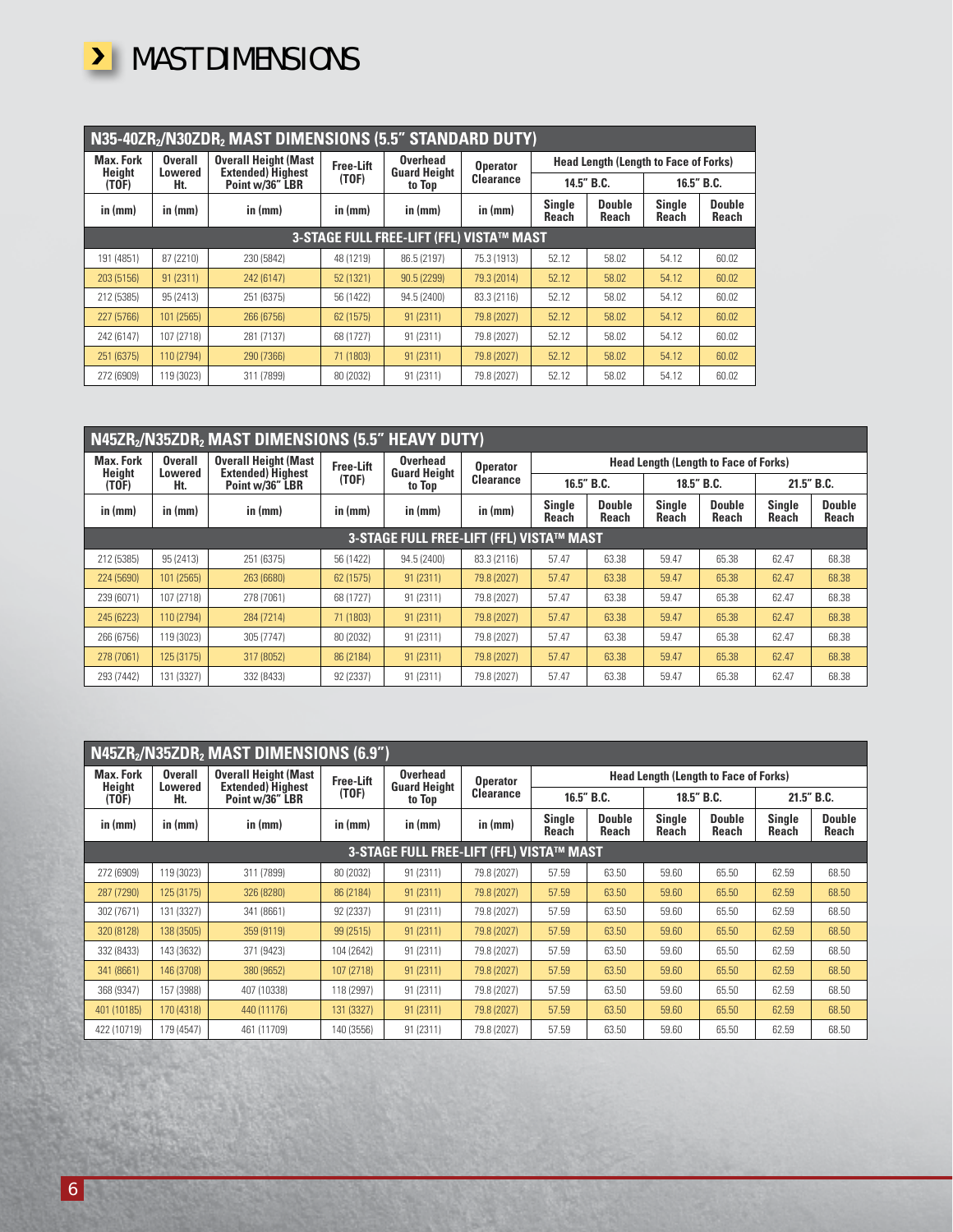### RIGHT ANGLE STACKING / BATTERY SPECIFICATIONS



#### **RIGHT ANGLE AISLE STACKING**

Note: These are "Zero Clearance" aisles and require an additional 6" or more to be added to provide for easier maneuvering.

| N35/40ZR <sub>2</sub>                           |                       |    |    |    |    |  |  |  |  |  |
|-------------------------------------------------|-----------------------|----|----|----|----|--|--|--|--|--|
| Truck with 14.5" Battery Compartment and 42" ID |                       |    |    |    |    |  |  |  |  |  |
| 3 Stage - 4" Between Loads                      |                       |    |    |    |    |  |  |  |  |  |
|                                                 | Pallet Width (inches) |    |    |    |    |  |  |  |  |  |
|                                                 |                       | 36 | 40 | 44 | 48 |  |  |  |  |  |
| Pallet                                          | 36                    | 85 | 85 | 85 | 85 |  |  |  |  |  |
| Length<br>(inches)                              | 40                    | 87 | 87 | 86 | 86 |  |  |  |  |  |
|                                                 | 44                    | 92 | 91 | 91 | 90 |  |  |  |  |  |
|                                                 | 48                    | 96 | 96 | 95 | 95 |  |  |  |  |  |

*Add 2" for 16.5" Battery Compartment Add 1" for Sideshift*

| N45ZR <sub>2</sub>                              |                       |     |     |     |     |  |  |  |  |  |
|-------------------------------------------------|-----------------------|-----|-----|-----|-----|--|--|--|--|--|
| Truck with 16.5" Battery Compartment and 42" ID |                       |     |     |     |     |  |  |  |  |  |
| 3 Stage - 4" Between Loads                      |                       |     |     |     |     |  |  |  |  |  |
|                                                 | Pallet Width (inches) |     |     |     |     |  |  |  |  |  |
|                                                 |                       | 36  | 40  | 44  | 48  |  |  |  |  |  |
| Pallet                                          | 36                    | 88  | 88  | 87  | 87  |  |  |  |  |  |
| Length<br>(inches)                              | 40                    | 93  | 92  | 92  | 91  |  |  |  |  |  |
|                                                 | 44                    | 97  | 97  | 96  | 96  |  |  |  |  |  |
|                                                 | 48                    | 102 | 101 | 101 | 100 |  |  |  |  |  |

*Add 2" for 18.5" Battery Compartment Add 5" for 21.5" Battery Compartment Add 1" for Sideshift*

| N30ZDR <sub>2</sub>                             |                       |    |    |    |    |  |  |  |  |  |
|-------------------------------------------------|-----------------------|----|----|----|----|--|--|--|--|--|
| Truck with 14.5" Battery Compartment and 42" ID |                       |    |    |    |    |  |  |  |  |  |
| 3 Stage - 4" Between Loads                      |                       |    |    |    |    |  |  |  |  |  |
|                                                 | Pallet Width (inches) |    |    |    |    |  |  |  |  |  |
|                                                 |                       | 36 | 40 | 44 | 48 |  |  |  |  |  |
| Pallet                                          | 36                    | 90 | 90 | 90 | 90 |  |  |  |  |  |
| Length<br>(inches)                              | 40                    | 91 | 91 | 91 | 91 |  |  |  |  |  |
|                                                 | 44                    | 95 | 94 | 94 | 93 |  |  |  |  |  |
|                                                 | 48                    | 99 | 99 | 98 | 98 |  |  |  |  |  |

*Add 2" for 16.5" Battery Compartment Sideshift is Standard on Double Reach*



|  | N35ZDR <sub>2</sub>        |                       |                                                 |     |     |     |  |  |  |  |  |
|--|----------------------------|-----------------------|-------------------------------------------------|-----|-----|-----|--|--|--|--|--|
|  |                            |                       | Truck with 16.5" Battery Compartment and 42" ID |     |     |     |  |  |  |  |  |
|  | 3 Stage - 4" Between Loads |                       |                                                 |     |     |     |  |  |  |  |  |
|  |                            | Pallet Width (inches) |                                                 |     |     |     |  |  |  |  |  |
|  |                            |                       | 36                                              | 40  | 44  | 48  |  |  |  |  |  |
|  | Pallet<br>Length           | 36                    | 92                                              | 91  | 91  | 91  |  |  |  |  |  |
|  | (inches)                   | 40                    | 96                                              | 96  | 95  | 94  |  |  |  |  |  |
|  |                            | 44                    | 101                                             | 100 | 100 | 99  |  |  |  |  |  |
|  |                            | 48                    | 105                                             | 105 | 104 | 104 |  |  |  |  |  |

*Add 2" for 18.5" Battery Compartment Add 5" for 21.5" Battery Compartment Sideshift is Standard on Double Reach*

#### **BATTERY AND COMPARTMENT SPECIFICATIONS**

|                    | <b>Battery Specifications</b> |           |                |          |       |                           |                |                |       |               |               |  |  |  |
|--------------------|-------------------------------|-----------|----------------|----------|-------|---------------------------|----------------|----------------|-------|---------------|---------------|--|--|--|
|                    | <b>Battery</b>                |           | <b>Maximum</b> |          |       | <b>Battery Dimensions</b> | <b>Minimum</b> | <b>Maximum</b> |       |               |               |  |  |  |
| <b>Compartment</b> | <b>Battery</b><br>Voltage     | 6 Hr Rate |                | "X" Max. |       | "Y" Max.                  |                | "Z" Max.       |       | Batt. Wt.     | Batt. Wt.     |  |  |  |
| <b>Size</b>        |                               | AH        | <b>KWH</b>     | in       | (mm)  | -in                       | (mm)           | in             | (mm)  | $Ib$ ( $kq$ ) | $Ib$ ( $kg$ ) |  |  |  |
| 14.5''             | 36                            | 775       | 77.7           | 38.8     | (985) | 14.25                     | (362)          | 31.0           | (788) | 1600 (726)    | 2100 (953)    |  |  |  |
| 16.5''             | 36                            | 930       | 32.6           | 38.8     | (985) | 16.25                     | (413)          | 31.0           | (788) | 1850 (839)    | 2350 (1066)   |  |  |  |
| 18.5''             | 36                            | 1085      | 38.1           | 38.8     | (985) | 18.25                     | (464)          | 31.0           | (788) | 2200 (998)    | 2800 (1270)   |  |  |  |
| 21.5''             | 36                            | 1240      | 43.5           | 38.8     | (985) | 21.25                     | (540)          | 31.0           | (788) | 2500 (1134)   | 3100 (1406)   |  |  |  |

406 TYP. (16 in.) X Z  $\widehat{(\Upsilon)}$ 

*Battery Compartment is designed to accommodate standard wet cell batteries with fixed lifting eyes and no cover. Contact Applications Engineering to verify compatibility / fit when using maintenance free, covered or non-standard batteries.*

*Battery Connector: 24V - Red; 36V - Gray; Position "B", Lead Length 16"*

*Manufacturers Standard Cable Size Not to Exceed 4/0 AWG*